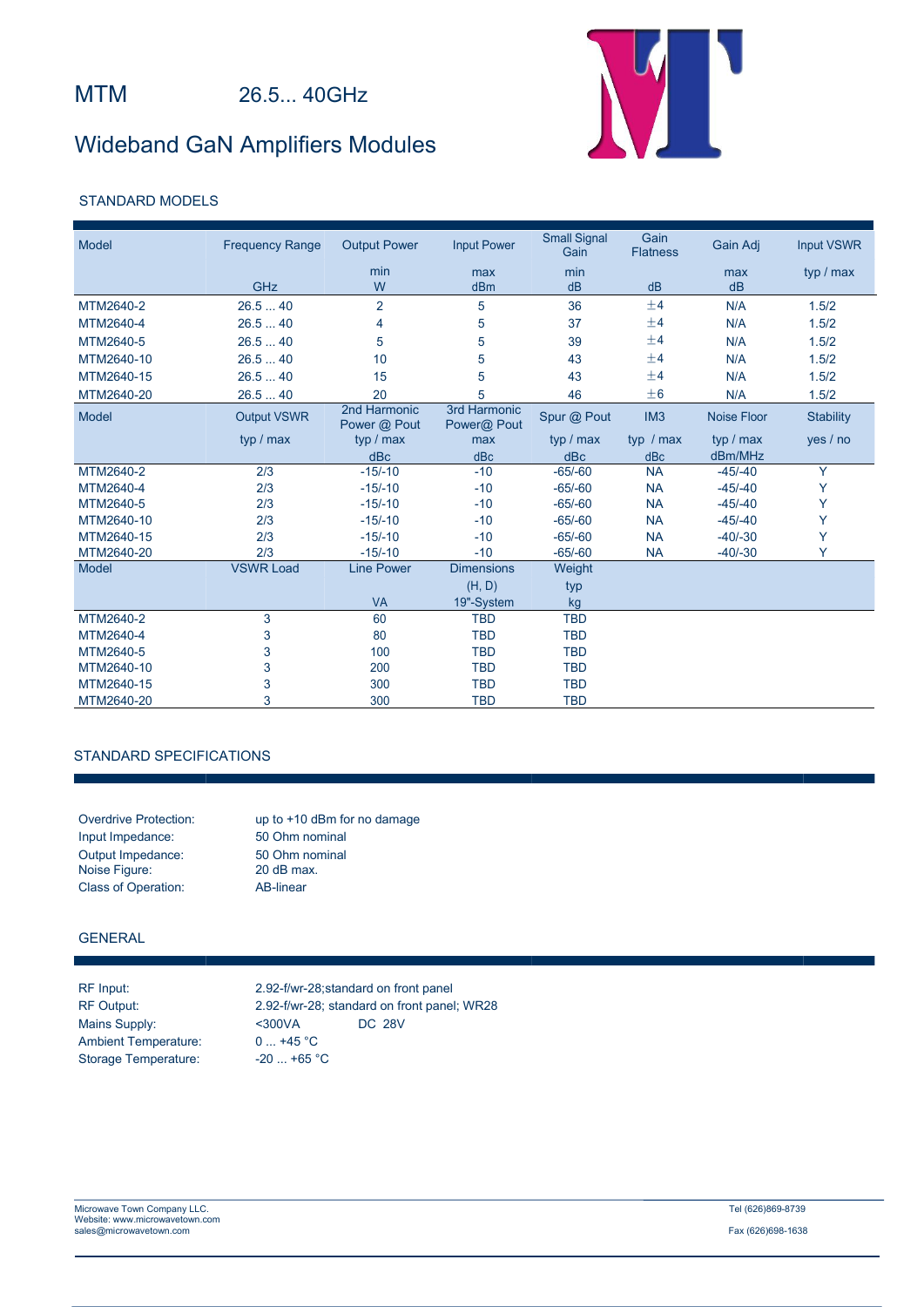## MTM 26.5... 40GHz

# Wideband GaN Amplifiers Modules



Relative Humidity: up to 95% (non-condensing) Operating Altitude: up to 2000 m above sea level<br>Vibration and Shock: normal laboratory environment normal laboratory environment Cooling: forced air with integral blower air intake and exhaust at rear

#### **Outline**

## **Estimated size, the product is subject to the actual size**





(Unit: mm/inch)

## ACTUAL TESTING DATA

| Microwave Town Company LLC.    | Tel (626)869-8739 |
|--------------------------------|-------------------|
| Website: www.microwavetown.com |                   |
| sales@microwavetown.com        | Fax (626)698-1638 |